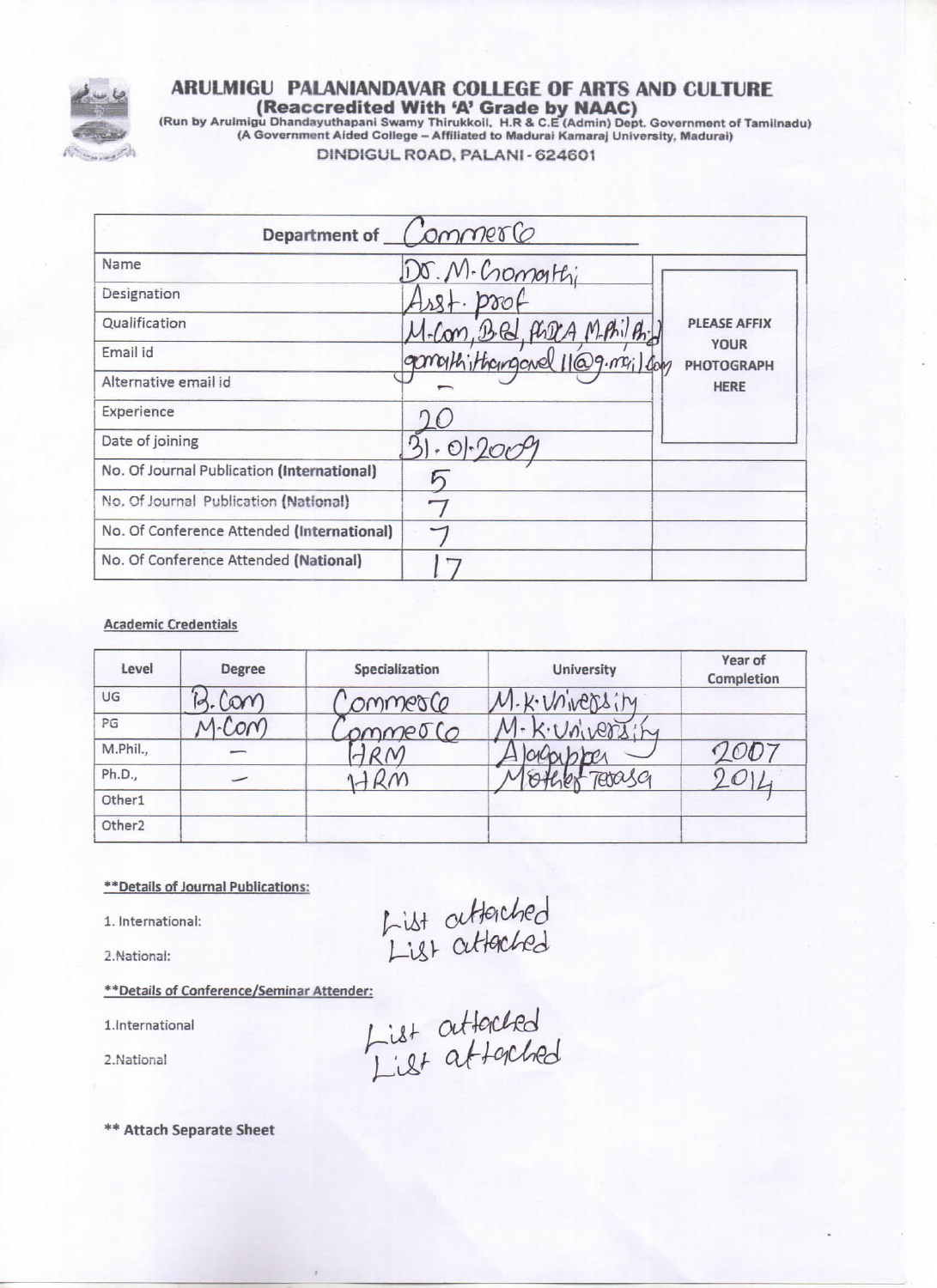### **List of Papers presented at National and International Level**

| <b>SL.NO</b>   | <b>TITLE OF THE</b><br><b>PAPER</b> | <b>NAME OF THE</b><br><b>INSTITUTION</b> | <b>MONTH AND</b><br><b>YEAR OF</b><br><b>PUBLICATION</b> | <b>ISBN/ISSN</b><br><b>NUMBER</b> | <b>LEVEL</b>        |
|----------------|-------------------------------------|------------------------------------------|----------------------------------------------------------|-----------------------------------|---------------------|
| $\mathbf{1}$   | Corporate culture<br>and ethical    | G.V.G college for                        | $29th$ sep 2004                                          |                                   | National (UGC)      |
|                | climate                             | women,udumelpet                          |                                                          |                                   |                     |
| $\overline{2}$ | <b>Emerging</b> issues              | A.V.V.M Sri                              | $18th$ & $19th$ Feb                                      |                                   | National (UGC)      |
|                | of Non-banking                      | pusppam,college                          | 2005                                                     |                                   |                     |
|                | finance                             | Poondi                                   |                                                          |                                   |                     |
|                | companies in                        |                                          |                                                          |                                   |                     |
|                | india                               |                                          |                                                          |                                   |                     |
| 3              | Service sector -                    | Arulmigu                                 | 24 <sup>th</sup> Feb 2005                                |                                   | National conference |
|                | An engine of                        | Palaniandavar arts                       |                                                          |                                   |                     |
|                | growth                              | college for women                        |                                                          |                                   |                     |
| $\overline{4}$ | Commerce                            | Arulmigu                                 | $16th$ Mar 2006                                          |                                   | National            |
|                | education in india                  | Palaniandavar arts                       |                                                          |                                   | (workshop)          |
|                | emerging issues<br>and challenges   | college for women                        |                                                          |                                   |                     |
| 5              | Curriculum as a                     | Arulmigu                                 | 11thmar 2006                                             |                                   | National (seminar)  |
|                | gateway to                          | Palaniandavar arts                       |                                                          |                                   |                     |
|                | professional                        | college for women                        |                                                          |                                   |                     |
|                | excellence                          |                                          |                                                          |                                   |                     |
| 6              | Ethics of                           | Vidhyasagar college                      | $18th$ mar 2006                                          |                                   | National (seminar)  |
|                | advertising on the                  |                                          |                                                          |                                   |                     |
|                | internet                            |                                          |                                                          |                                   |                     |
| $\overline{7}$ | Towards building                    | Arulmigu                                 | 6 <sup>th</sup> April 2009                               |                                   | National            |
|                | a sound                             | Palaniandavar arts                       |                                                          |                                   | (workshop)          |
|                | governance                          | college for women                        |                                                          |                                   |                     |
|                | system A present                    |                                          |                                                          |                                   |                     |
|                | day essentially of                  |                                          |                                                          |                                   |                     |
|                | corporate sector                    |                                          |                                                          |                                   |                     |
| 8              | Indian                              | Arulmigu                                 | 20 <sup>th</sup> Feb 2012                                |                                   | National            |
|                | Agriculture under                   | Palaniandavar arts                       |                                                          |                                   | (workshop)          |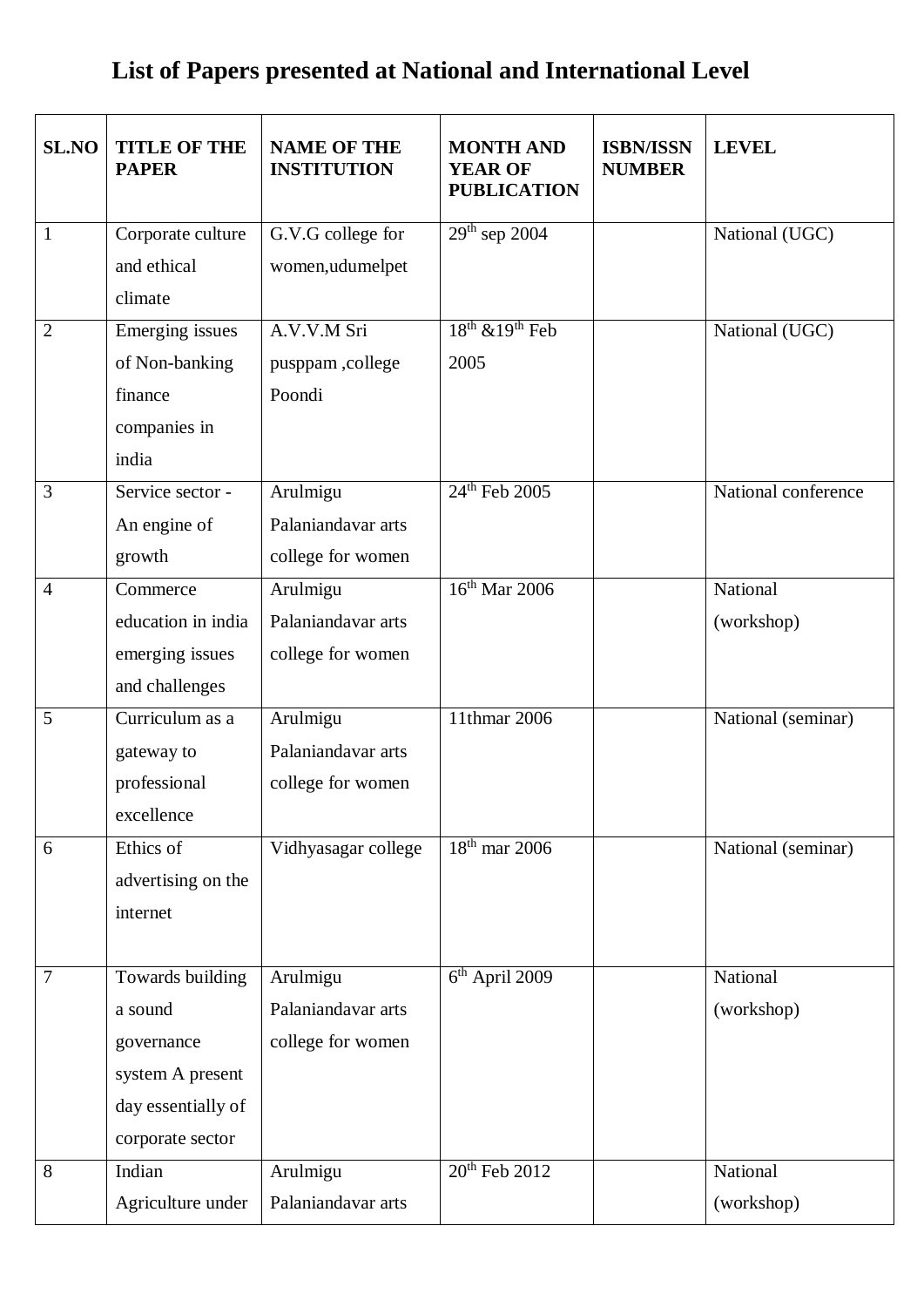|    | reforms: A         | and culture            |                                 |            |                     |
|----|--------------------|------------------------|---------------------------------|------------|---------------------|
|    | Diagnosis of       |                        |                                 |            |                     |
|    | problem and        |                        |                                 |            |                     |
|    | prospects          |                        |                                 |            |                     |
| 9  | Indian Economy     | Vidhyasagar college    | 27 <sup>th</sup> Feb 2012       |            | National (seminar)  |
|    |                    | udumelpet              |                                 |            |                     |
| 10 | Retail trade       | Sourashtra college     | $1st$ &2 <sup>nd</sup> Feb 2013 |            | National            |
|    |                    | madurai                |                                 |            | (seminar)UGC        |
| 11 | Foregin trade      | Vidhyasagar college    | 9 <sup>th</sup> Mar 2013        | 978-93-    | National (seminar)  |
|    | $215 - 217$        | udumelpet by Hilly     |                                 | 82570-073  |                     |
|    |                    | midea chennai          |                                 |            |                     |
| 12 | Women              | Kodaikanal             | 17 sep 2013                     |            | National conference |
|    | entrepreneurship   | Christian, college     |                                 |            |                     |
|    | in India           |                        |                                 |            |                     |
| 13 | Online marketing   | V.H.N senthil          | 25&26 july 2014                 | 978-93-    | International       |
|    | <b>E-Purchases</b> | kumara nadir,          |                                 | 81723-26-5 | (conference)        |
|    | among the          | college virdhunagar    |                                 |            |                     |
|    | students (139-     |                        |                                 |            |                     |
|    | 143)               |                        |                                 |            |                     |
| 14 | Life really begins | Dr NGP arts and        | $20^{th}$ Aug 2015              | 978-81-    | National (seminar)  |
|    | when you decide    | science college        |                                 | 920808-7-1 |                     |
|    | to be yourself(60- |                        |                                 |            |                     |
|    | 70)                |                        |                                 |            |                     |
| 15 | Card Based E-      | Hajee Kartha           | $21st$ Jan 2016                 | 978-81-    | National (UGC       |
|    | banking services   | Rowther Howdla         |                                 | 929313-5-7 | seminar)            |
|    |                    | college                |                                 |            |                     |
|    |                    | udthamapallayam        |                                 |            |                     |
| 16 | International      | Pondichery             | $4th$ & 5 <sup>th</sup> Feb2016 |            | National conference |
|    | taxcation          | university             |                                 |            |                     |
| 17 | Green marketing    | Arulmigu               | $29th$ sep 2015                 |            | National (seminar)  |
|    | in india           | Palaniandavar arts     |                                 |            |                     |
|    |                    | college for women      |                                 |            |                     |
| 18 | Women              | Dhanalakshmi           | 12 <sup>th</sup> Feb 2016       |            | National (seminar)  |
|    | entrepreneurship   | srinivasan college, of |                                 |            |                     |
|    | in India           | arts and science for   |                                 |            |                     |
|    |                    | women Perambulur       |                                 |            |                     |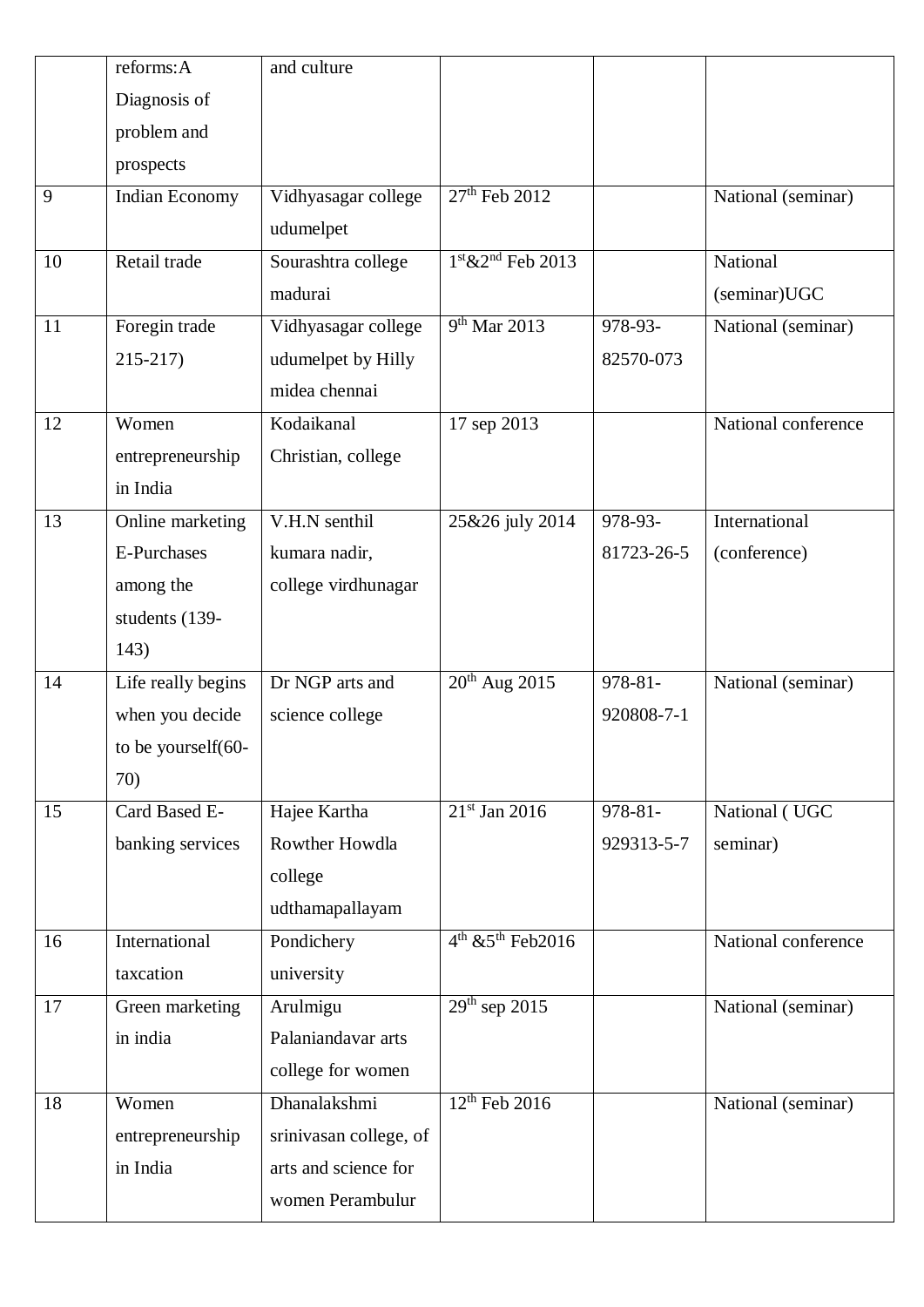| 19 | E-commerce               | SNMV arts and        | 25 <sup>th</sup> Feb 2016 | 978-93-    | National conference    |
|----|--------------------------|----------------------|---------------------------|------------|------------------------|
|    |                          | science college      |                           | 85477-69-0 |                        |
| 20 | Women                    | Dr NGP arts and      | $16th$ Aug 2016           | 978-81-    | National (seminar)     |
|    | entreprenership          | science college      |                           | 920808-8   |                        |
|    |                          |                      |                           |            |                        |
| 21 | Organizational           | Rathinam             | 18 <sup>th</sup> Aug 2016 | 978-93-    | International(seminar) |
|    | Re-structuring           | college,coimbatore   |                           | 84234-83-6 |                        |
|    | <b>Business concepts</b> |                      |                           |            |                        |
| 22 | FDI in india             | Sankara college,     | Jan 2017                  |            | National               |
|    | policy and               | coimbatore           |                           |            |                        |
|    | procedures               |                      |                           |            |                        |
| 23 | Prospectives in          | Sankar college       | Mar 2017                  |            | National               |
|    | Research                 |                      |                           |            |                        |
|    | Methodology              |                      |                           |            |                        |
| 24 | Make in india            | Vivekanda college    | $16th$ mar2018            | 938786501- | International(seminar) |
|    |                          | Tiruvedagam          |                           | 0(ishn)    |                        |
| 25 | A study on factors       | M.K.Univercity       | 9 <sup>th</sup> Feb 2018  | 978-93-    | International          |
|    | influencing              | Madurai              |                           | 87102-71-  | conference             |
|    | workers stress           |                      |                           | 2(ishn)    |                        |
|    | with special             |                      |                           |            |                        |
|    | reference to             |                      |                           |            |                        |
|    | Lambodhara               |                      |                           |            |                        |
|    | textile                  |                      |                           |            |                        |
| 26 | FDI-ASTUTIE              | Alaggappa univercity | $3rd$ mar 2018            | 2349-      | International          |
|    | <b>CONDUCT FOR</b>       |                      |                           | 8684(issn) | conference             |
|    | <b>TRADE</b>             |                      |                           |            |                        |
|    | <b>INTEGRATION</b>       |                      |                           |            |                        |
|    | And                      |                      |                           |            |                        |
|    | <b>SUSTAINABLE</b>       |                      |                           |            |                        |
|    | <b>DEVELOPMENT</b>       |                      |                           |            |                        |
| 27 | Access to                | G.V.G college for    | 29 & 30 Aug               |            | National conference    |
|    | livelihood for           | women udumelpet      | 2018                      |            |                        |
|    | person with              |                      |                           |            |                        |
|    | Disablity                |                      |                           |            |                        |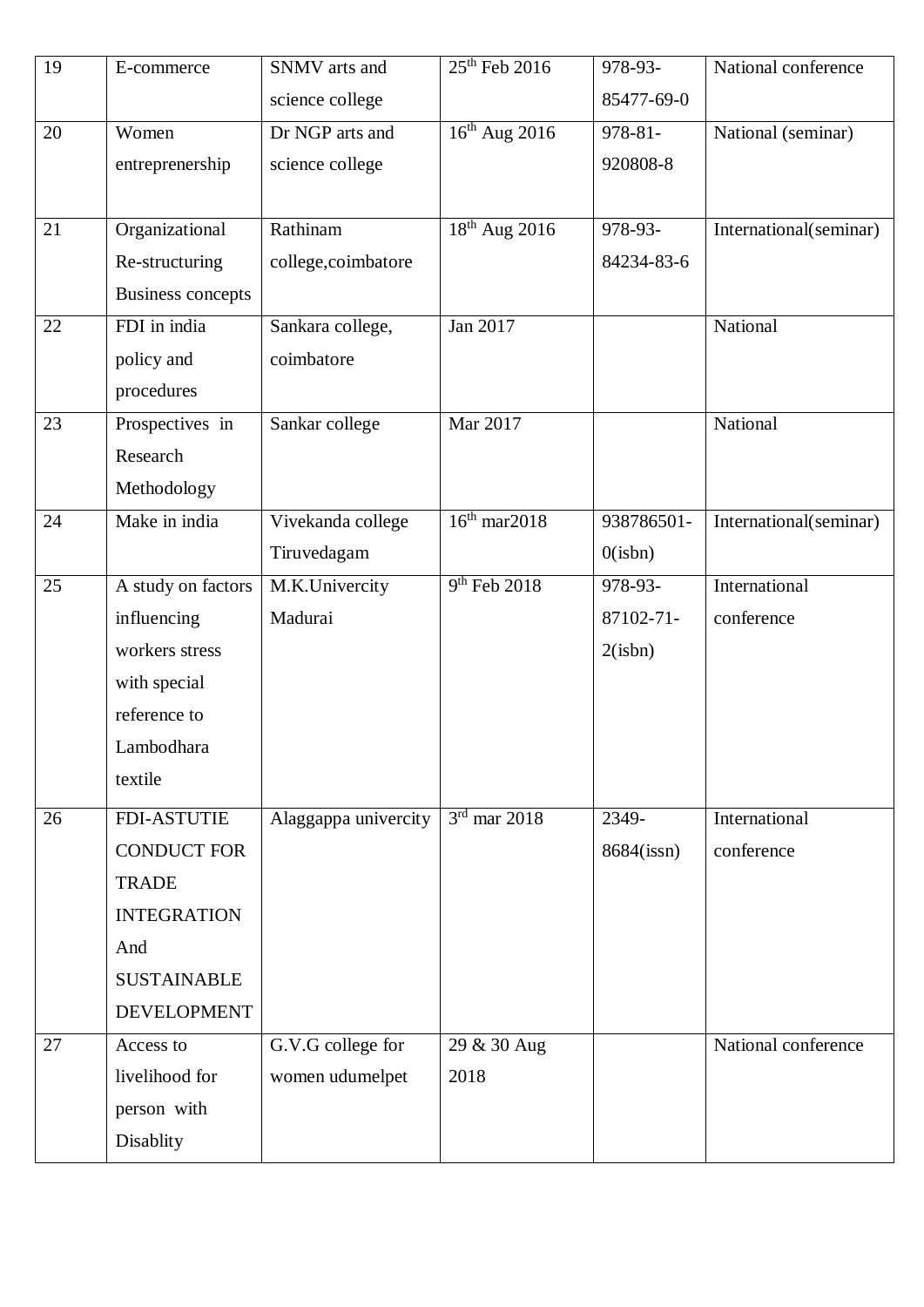## **List of Papers published**

| SL.NO          | <b>TITLE OF THE</b><br><b>ARTICLE</b>                                                            | <b>NAME OF THE</b><br><b>JOURNAL</b>                                                                            | <b>ISBN/IS</b><br><b>SN</b><br><b>NUMBE</b><br>$\bf R$                   |                  | <b>MONTH AND YEAR</b><br>OF PUBLICATION | <b>PAGE</b><br>NO  | <b>VOL</b><br>&<br>NO |
|----------------|--------------------------------------------------------------------------------------------------|-----------------------------------------------------------------------------------------------------------------|--------------------------------------------------------------------------|------------------|-----------------------------------------|--------------------|-----------------------|
| $\mathbf{1}$   | A study on brand<br>loyalty towards<br>refrigerator(with<br>special reference<br>to Palani town) | Shanlax international<br>jounal of commerce                                                                     | Issn:2320<br>$-4168$                                                     | Jan 2015         |                                         | 81-91              | 3&1                   |
| $\mathbf{2}$   | A study on<br>Entrepreneurial<br>traits among the<br>women college<br>students                   | shanlax international<br>journal of commerce<br>Madurai                                                         | Issn:2320<br>$-4168$                                                     | <b>July 2015</b> |                                         | $10 - 18$          | 3&3                   |
| 3              | Corporate<br>governance and<br>sox compliance                                                    | International journal<br>of science technology<br>and humanties(by sri<br>vidhy mandir arts<br>&science college | Issn:2394<br>$-7209$<br>$e-$<br>Issn:2394<br>-7217<br>(specialiy)<br>ed) | Jan 2016         |                                         | 129-130            | Vol-<br>1             |
| $\overline{4}$ | Foregin trade<br>$215 - 217$                                                                     | Vidhyasagar college<br>udumelpet by Hilly<br>midea chennai                                                      | 9 <sup>th</sup> Mar 2013                                                 |                  | 978-93-<br>82570-073                    | National (seminar) |                       |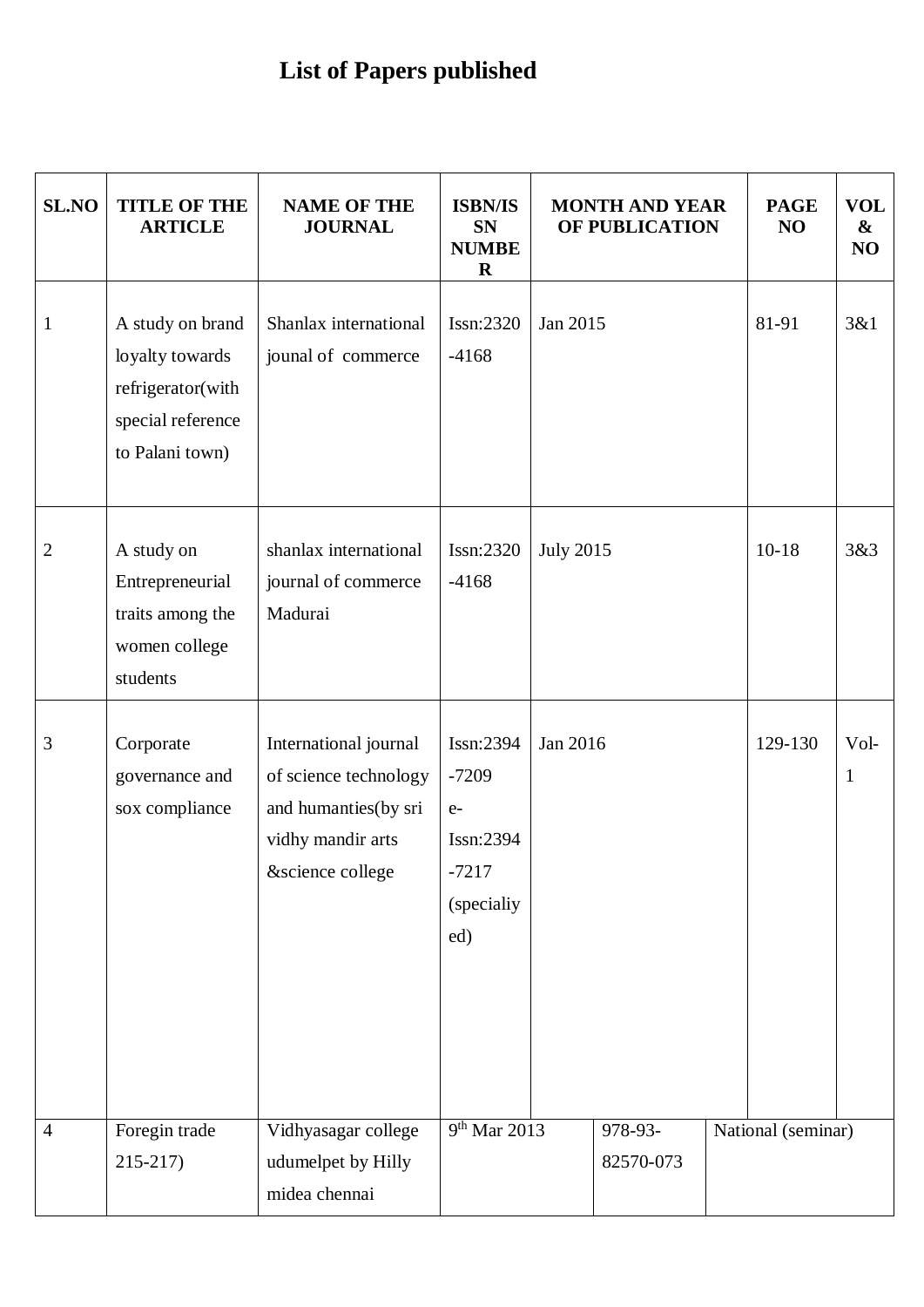| 5  | Online marketing   | V.H.N senthil kumara   | 25&26 july 2014           | 978-93-      | International(conferen |
|----|--------------------|------------------------|---------------------------|--------------|------------------------|
|    | <b>E-Purchases</b> | nadir, college         |                           | 81723-26-5   | ce)                    |
|    | among the          | virdhunagar            |                           |              |                        |
|    | students (139-     |                        |                           |              |                        |
|    | 143)               |                        |                           |              |                        |
| 6  | Life really begins | Dr NGP arts and        | $20th$ Aug $2015$         | 978-81-      | National (seminar)     |
|    | when you decide    | science college        |                           | 920808-7-1   |                        |
|    | to be yourself(60- |                        |                           |              |                        |
|    | 70)                |                        |                           |              |                        |
| 7  | Card Based E-      | Hajee Kartha           | $21st$ Jan 2016           | $978 - 81 -$ | National (UGC          |
|    | banking services   | Rowther Howdla         |                           | 929313-5-7   | seminar)               |
|    |                    | college                |                           |              |                        |
|    |                    | udthamapallayam        |                           |              |                        |
| 8  | Emerging trends    | Krishnasamy arts and   | 20 <sup>th</sup> Feb 2016 | 978-93-      | State (seminar)        |
|    | in service sector  | science college sattur |                           | 5258-428-4   |                        |
| 9  | E-commerce         | SNMV arts and          | 25 <sup>th</sup> Feb 2016 | 978-93-      | National conference    |
|    |                    | science college        |                           | 85477-69-0   |                        |
| 10 | Women              | Dr NGP arts and        | $16^{th}$ Aug 2016        | $978 - 81 -$ | National (seminar)     |
|    | entreprenership    | science college        |                           | 920808-8     |                        |
|    |                    |                        |                           |              |                        |
| 11 | Organizational     | Rathinam               | 18 <sup>th</sup> Aug 2016 | 978-93-      | International(seminar) |
|    | Re-structuring     | college,coimbatore     |                           | 84234-83-6   |                        |
|    | <b>Business</b>    |                        |                           |              |                        |
|    | concepts           |                        |                           |              |                        |
| 12 | Make in india      | Vivekanda college      | $16th$ mar2018            | 938786501-   | International(seminar) |
|    |                    | Tiruvedagam            |                           | 0(ishn)      |                        |
| 13 | A study on         | M.K.Univercity         | 9 <sup>th</sup> Feb 2018  | 978-93-      | International          |
|    | factors            | Madurai                |                           | 87102-71-    | conference             |
|    | influencing        |                        |                           | 2(ishn)      |                        |
|    | workers stress     |                        |                           |              |                        |
|    | with special       |                        |                           |              |                        |
|    | reference to       |                        |                           |              |                        |
|    | Lambodhara         |                        |                           |              |                        |
|    | textile            |                        |                           |              |                        |
| 14 | <b>FDI-ASTUTIE</b> | Alaggappa univercity   | $3rd$ mar 2018            | 2349-        | International          |
|    | <b>CONDUCT FOR</b> |                        |                           | 8684(issn)   | conference             |